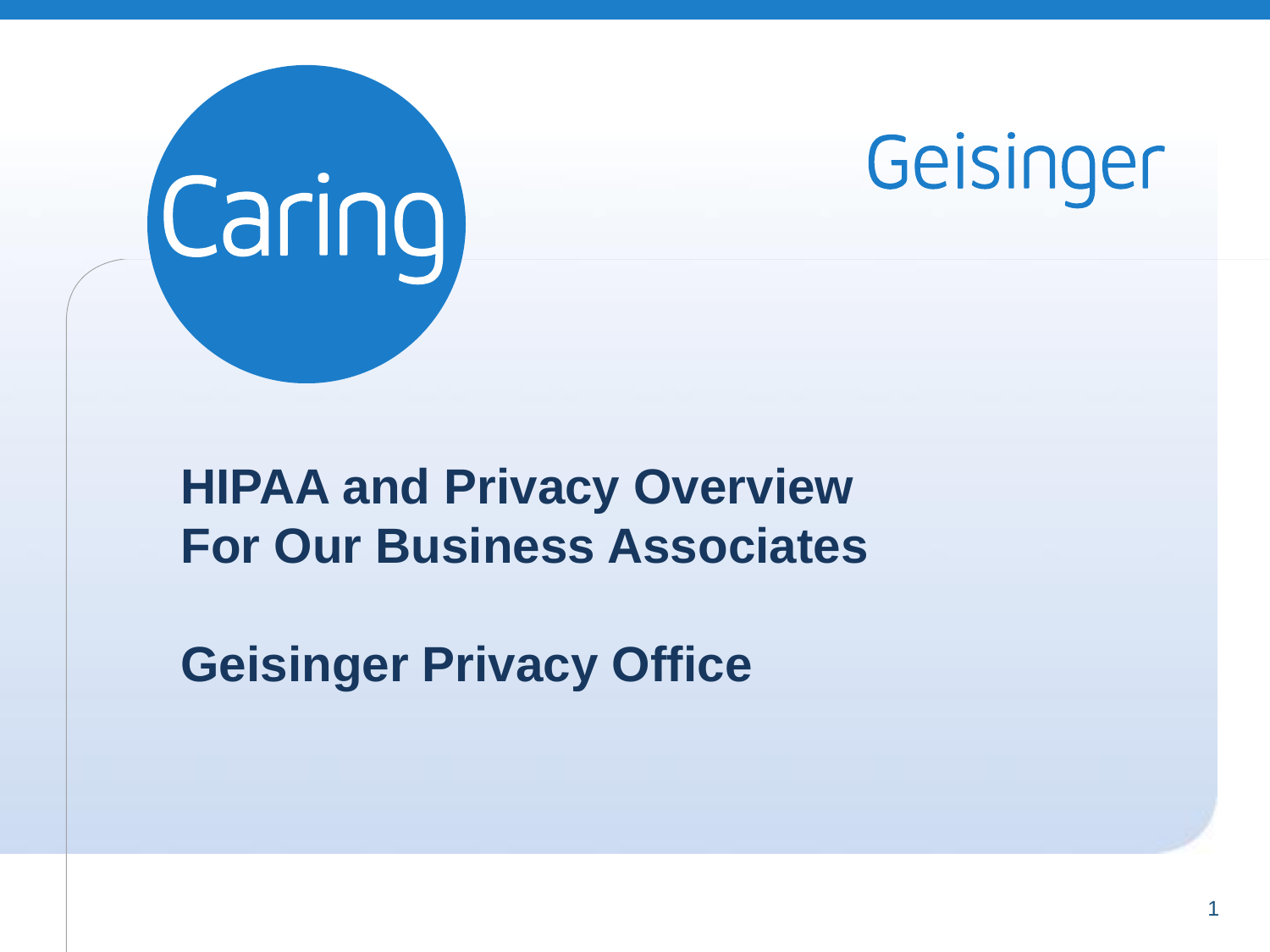### **Introduction**

- At Geisinger, we take the privacy and confidentiality of our patients, members and employees very seriously
- If you receive protected health information (PHI) regarding Geisinger patients or members in the course of your contractual duties, unless an exception applies, you are required to sign and abide by the terms and conditions of a business associate agreement (BAA).

The following slides are intended for informational purposes, and highlight some of the requirements of HIPAA and the BAA. All Business Associates (BAs) are required to be familiar with the terms and conditions of the BAA and have appropriate controls in place to comply with HIPAA and other applicable state and federal privacy laws.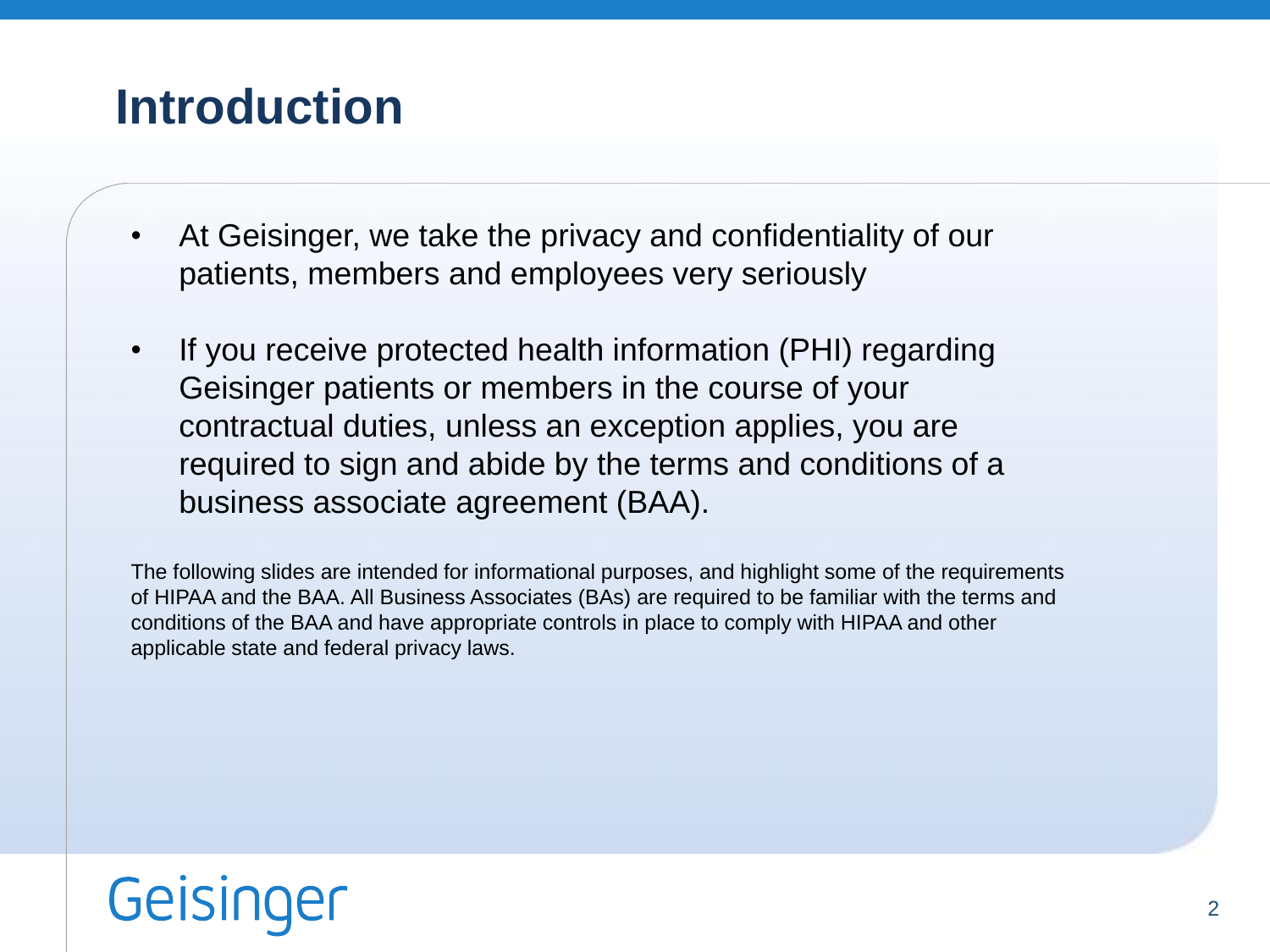#### **Business Associate Agreements**

All Business Associates are required to have a valid up to date BAA signed and executed by all parties.

The contact information in the BAA should be up to date at all times. If the contact information in the BAA changes, please contact Geisinger so we can update the information.

If you hire a subcontractor and provide them with any PHI, you are required to ensure that they sign a BAA.

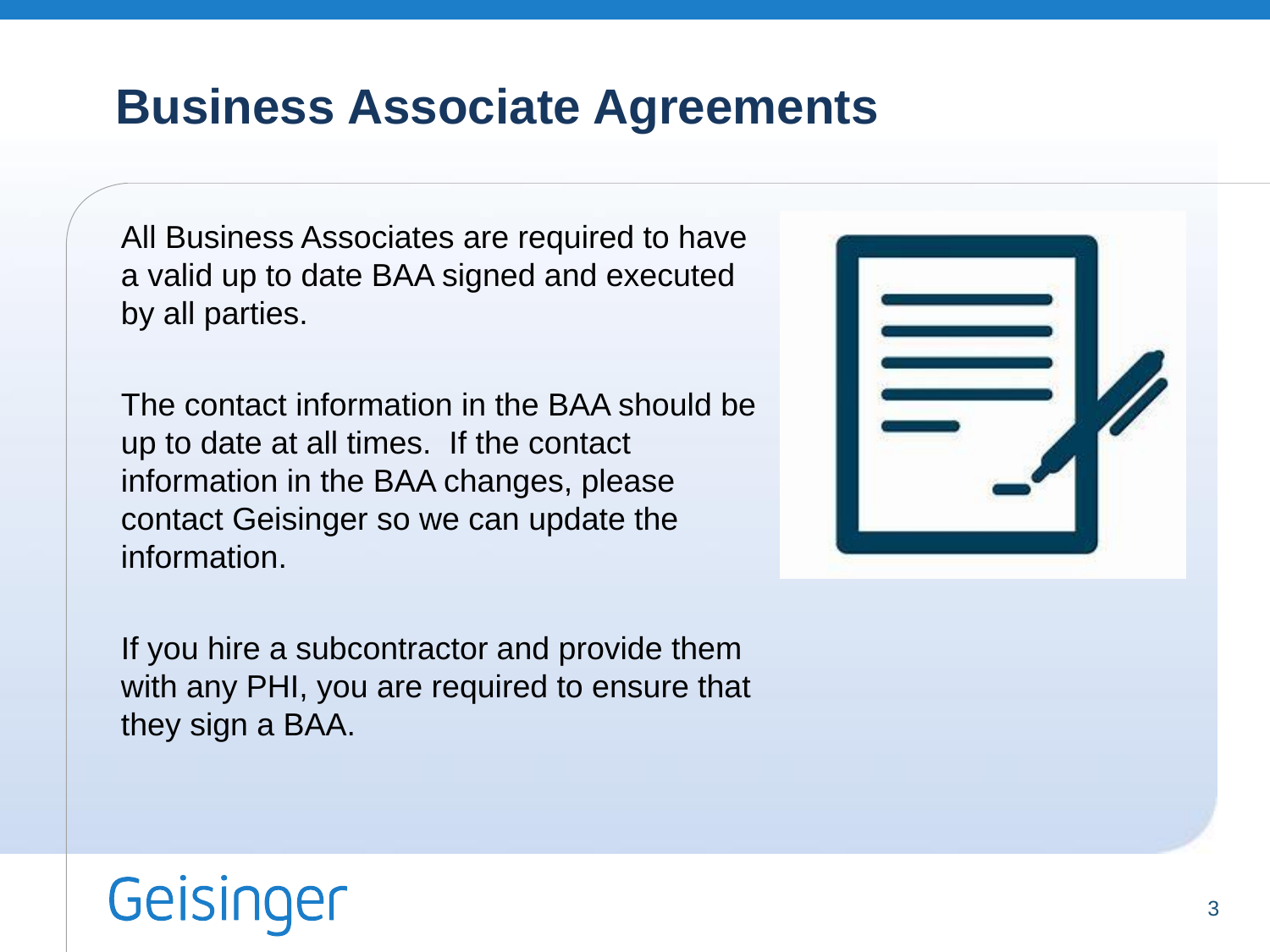### **Training**

All Business Associates are responsible for providing privacy training to *all* individuals who will be exposed to protected health information (PHI) regarding Geisinger patients or members.

Business Associates are required to keep records of the training for audit purposes.

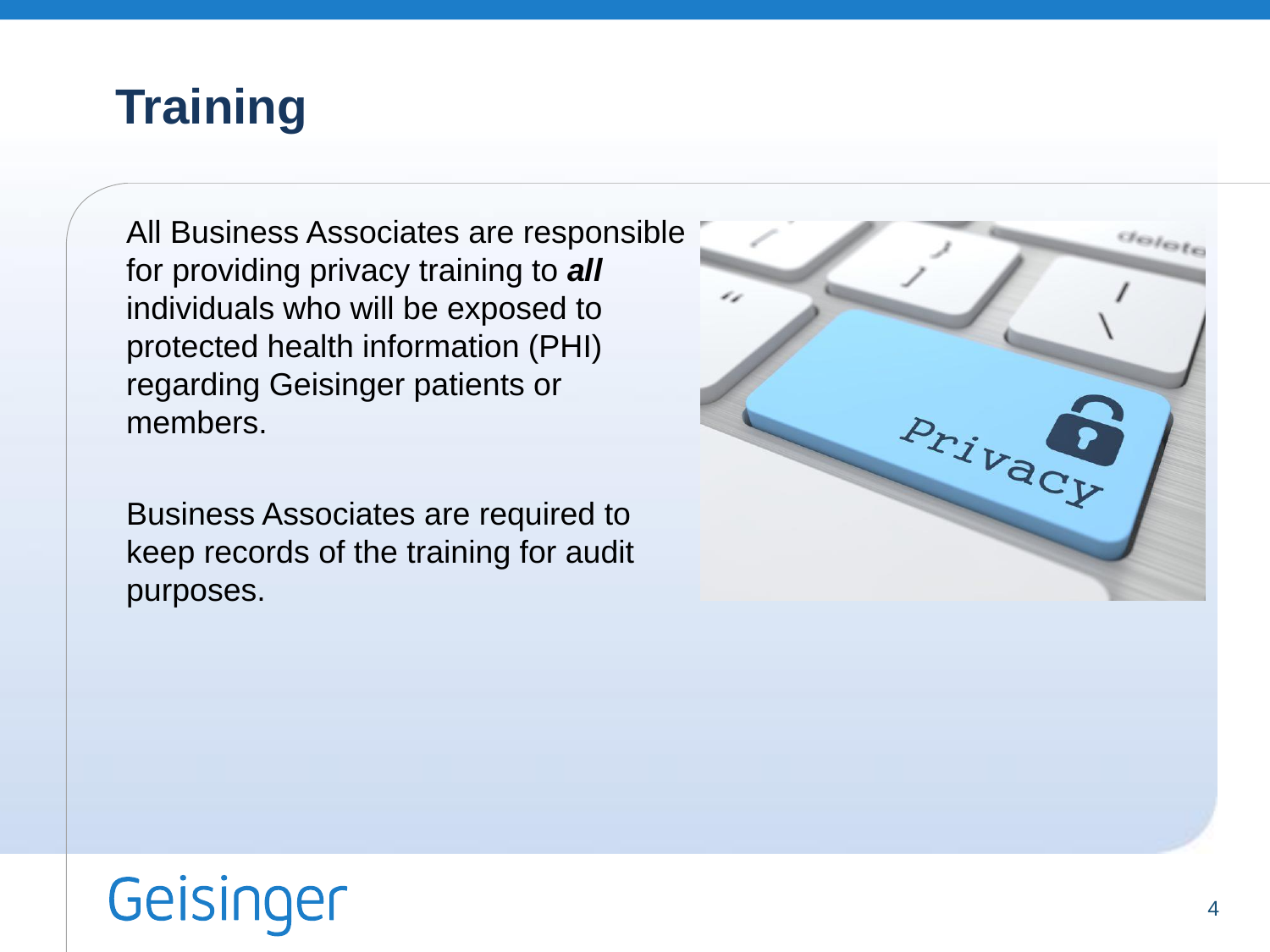#### **Safeguards**

All Business Associates are required to abide by the HIPAA Security Rule and have reasonable technological, physical, and administrative safeguards to protect PHI.

All Business Associates are expected to have appropriate privacy and security policies in place and to conduct periodic risk assessments.

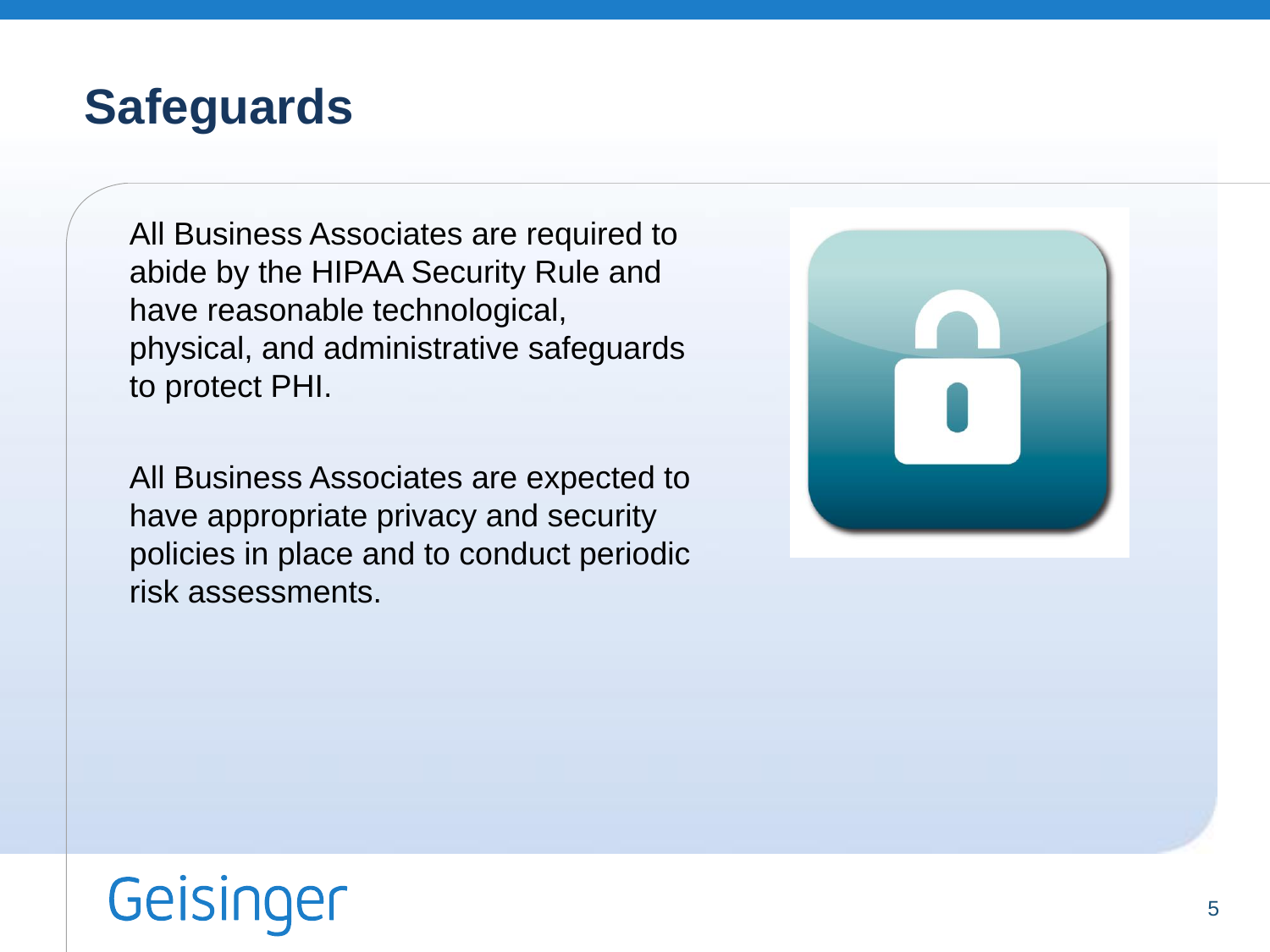#### **Breaches**

If a BAA or a subcontractor of a BAA, uses PHI inappropriately or discloses PHI to an unauthorized individual or entity, the event should be reported to Geisinger as soon as possible.

To report breaches<sup>1</sup>, please refer to your BAA or contact Geisinger's System Privacy Office at 570 271-7360 or [systemprivacyoffice@Geisinger.edu](mailto:systemprivacyoffice@Geisinger.edu)



<sup>1</sup>Geisinger does not expect to be notified of unsuccessful Security Incidents which are defined as pings, broadcasts attacks on firewalls, port scans, unsuccessful log-on attempts, denial of service attacks, and similar events that do not result in unauthorized access or use of Protected Health Information and which do not materially affect the integrity and availability of services provided to Covered Entity by Business Associate.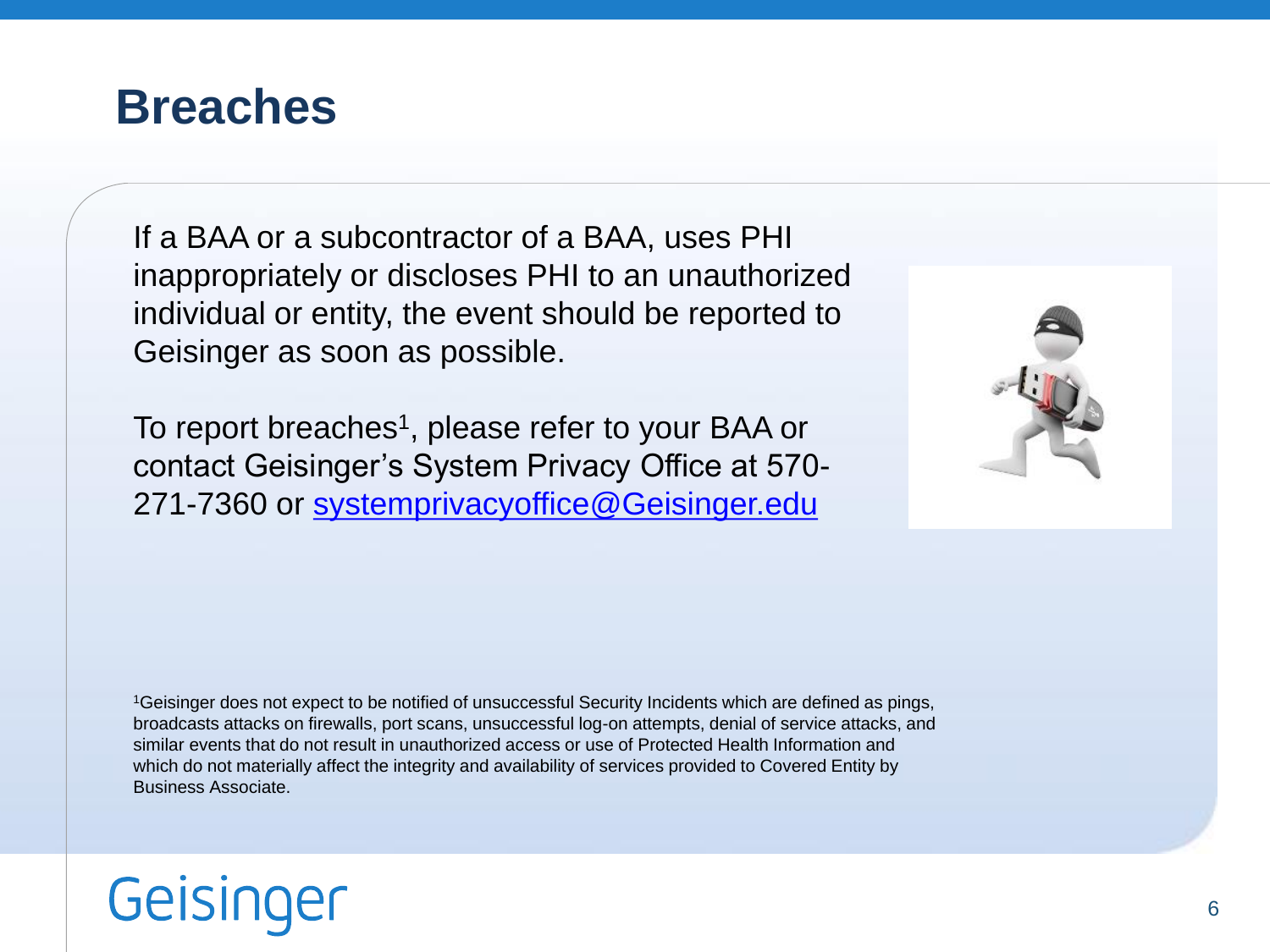### **Permissible Uses of PHI**

Business Associates will only use PHI as permitted by the business associate agreement. In particular, unless specifically allowed, business associates shall not:

- Use or further disclose Protected Health Information other than as expressly permitted or required by this BAA or as required by law
- Transmit or store PHI offshore, outside of the domestic United States
- De-Identify PHI for sale or use by other entities

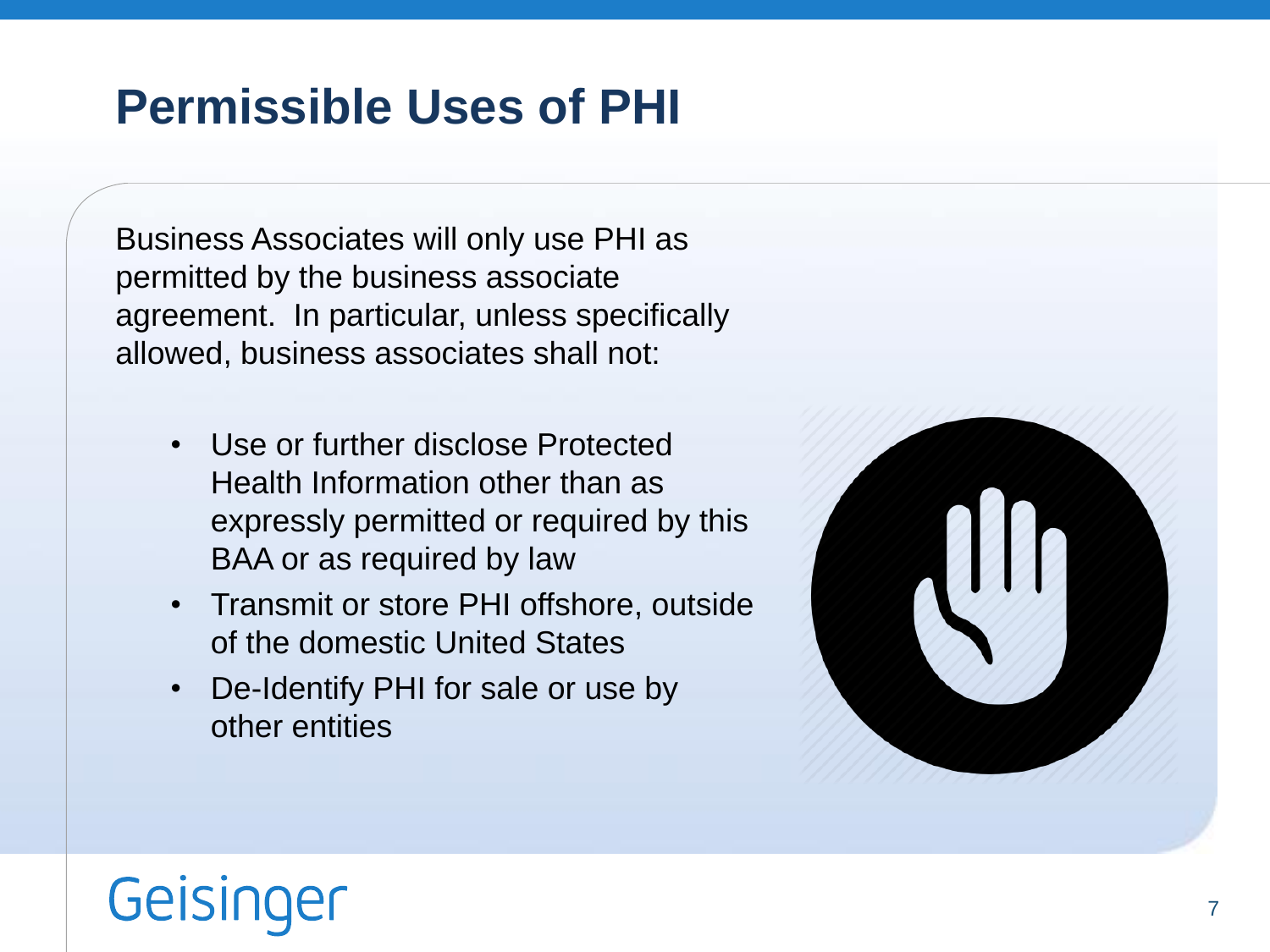#### **Other Laws**

In addition to HIPAA, Business Associates agree to abide by all applicable privacy and security laws which may include but are not limited to:

- Confidentiality of Alcohol and Drug Abuse Patient Records Regulation (42 CFR Part 2)
- Pennsylvania Breach of Personal Information Notification Act (73 PS 2301, et seq)
- Other applicable federal and state laws



NOTE: Please consult with your legal counsel to determine which laws are applicable to you.